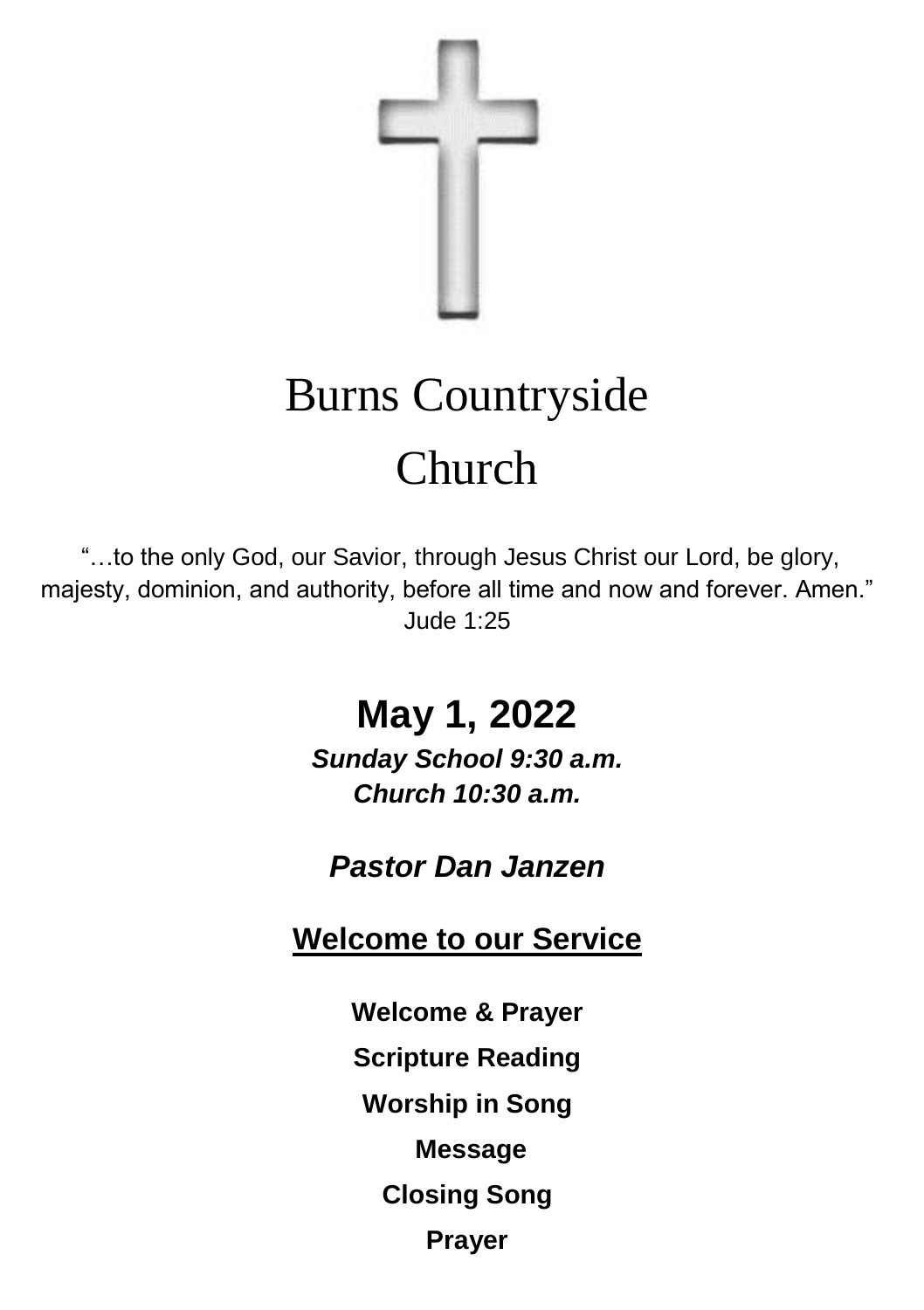#### **Today & Announcements**

- Service Leader: Todd Wiebe
- Offering today: General
- Scripture reading: Psalm 27:1-6 Glenn Langenegger

#### **This Week**

- **Tuesday 6:00 a.m.**  Men's Bible Study
- **Wednesday- 6:30 p.m. - 8:00 p.m.**  Youth Group *Sticks and*  Twigs - 7<sup>th</sup> through 12<sup>th</sup> grade
- **Thursday 6:30 p.m.-** Board meeting

### **Upcoming**

- **May 22** Bridal Shower Luncheon for Mallory Wiebe. Immediately following church. Please plan to join us downstairs!
- **June 6-10-** Vacation Bible School

#### **Prayer Requests/Praises**

- ❖ Holly (Bill Faunce's daughter)- medical issues
- ❖ Our country, our town, our church (and leaders)
- ❖ Ukrainian/Russian conflict & conflicts around the world
- ❖ Josh Morgan
- ❖ Harold Lefert
- ❖ Niomi Thompson
- ❖ Cathy Westfall (Crane)
- ❖ Roberta Tull cancer
- ❖ Eli Parker Jantz family
- ❖ Graber Ministries
- ❖ Melanie's niece Laura
- ❖ Gina Britton
- ❖ Bible School
- ❖ Youth dependence upon God for wisdom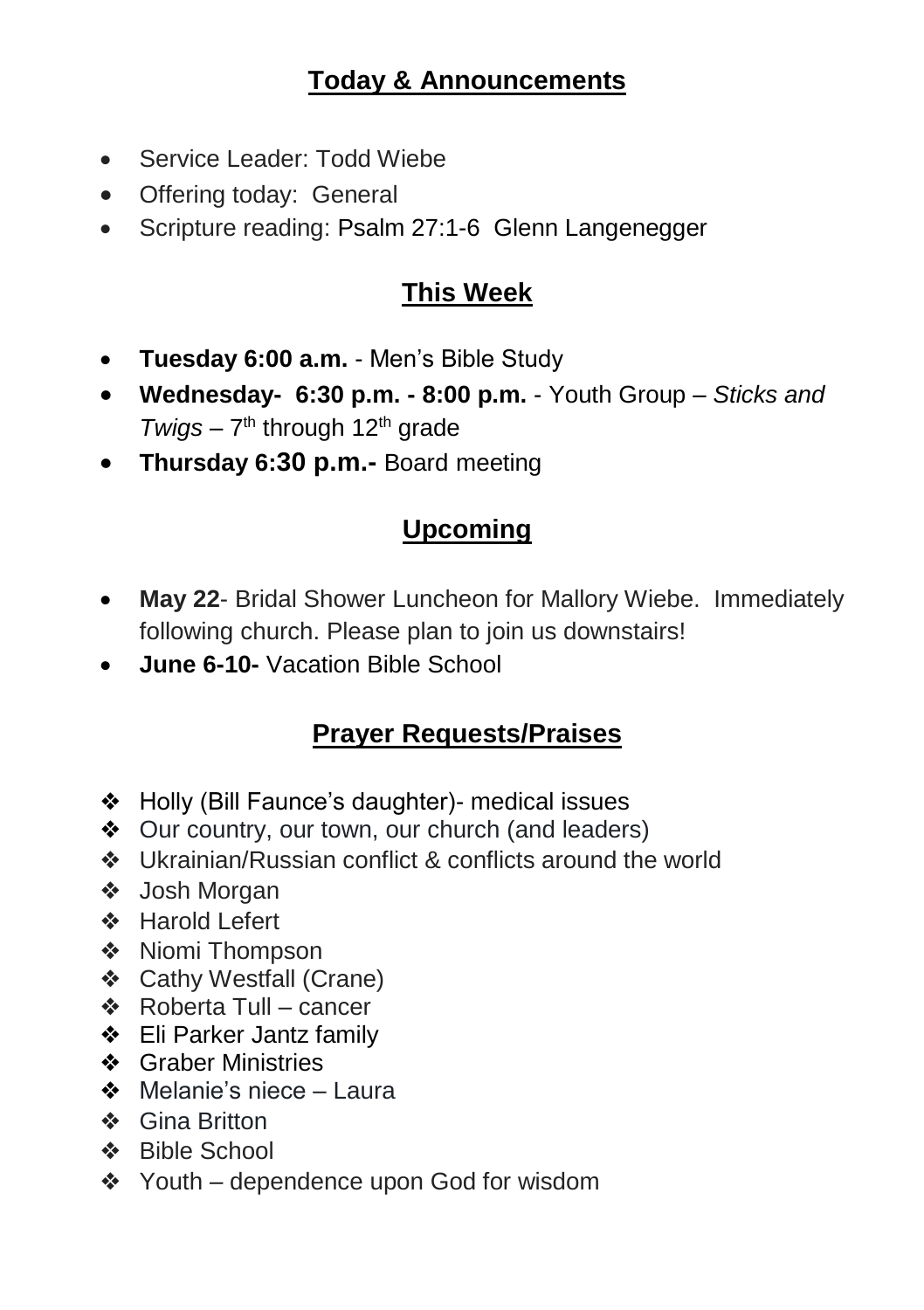#### **Missionaries**

- $\triangleright$  Dave and Eileen Barkman Japan
- $\triangleright$  Rudi and Beth Fehr Missouri
- $\triangleright$  Cory and Leslie Young Golden Spur Ministry
- $\triangleright$  Dennis and Cindy Wiens Middle East Sat 7
- $\triangleright$  Youth Group and Leaders

### *Interested in joining the church or questions: Contact Pastor Dan*

#### Cell: 316-804-5143 [daniel.b.janzen@gmail.com](mailto:daniel.b.janzen@gmail.com) burnscountrysidechurch@gmail.com

*Give online & see upcoming events*

#### **wwww.burnscountrysidechurch.org**

#### **Church Elders/Shepherds**

Glenn Langenegger (Chairman), Larry Goodwin, Dan Walker, Todd Wiebe

## **Verse of the Week**:

Acts 12:11

Then Peter came to himself and said, "Now I know without a doubt that the Lord has sent his angel and rescued me from Herod's clutches and from everything the Jewish people were hoping would happen."

(NIV)